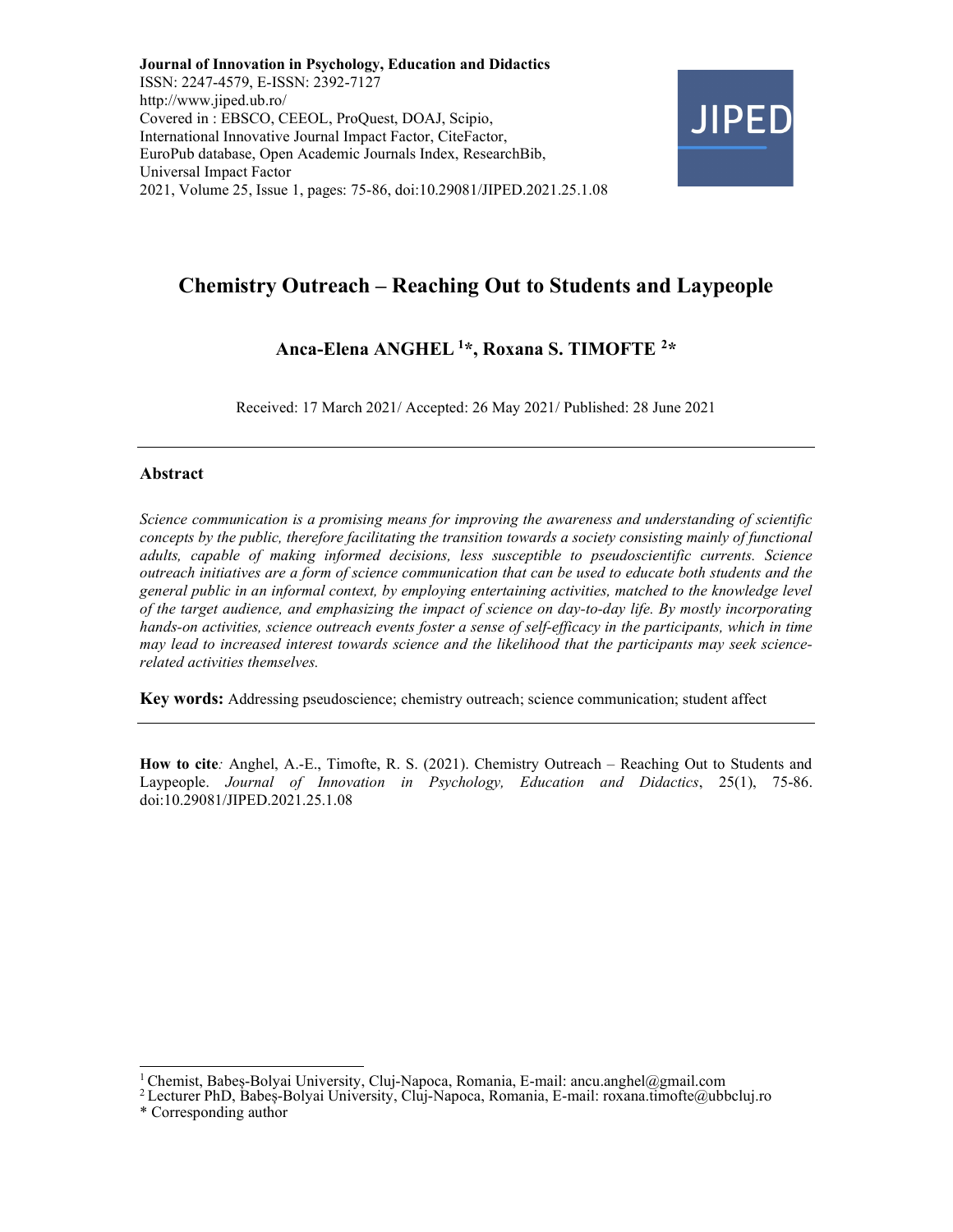## 1. Science communication

Science communication can be defined as the use of dialogue, suitable activities, media resources and suitable abilities in order to elicit one or more of the following responses in the participants: science awareness, science understanding, interest in science, enthusiasm towards science. In order to be successful, a science communication initiative should have predefined and suitable goals, an aspect that is largely influenced by the target audience – the knowledge level of the public, their interests, their socio-economic status, their learning styles, etc. Science communication can be mistakenly perceived as a monologue, in which the central role belongs to the facilitators of such initiatives, members of the scientific community or people working in industry. However, the role of the target audience should not be neglected, since members of a community have a better understanding of the problems they face on a daily basis and might manifest interest towards solving them. While in an ideal setting scientific concepts would be learned in a formal context, during the years of compulsory education, in reality this process is hindered either by overcrowded curricula or by a perceived lack of relevance of the abstract concepts to day-to-day life (Burns et al., 2003).

Effective science communication, both at High School and undergraduate academic levels, can lead to a better understanding of the nature of science and of research pursuits. An emphasis on the relevance of science and chemistry in everyday life can lead to a better retention of underrepresented groups in STEM. In this context, women appear to be prone to switch research fields or opt for teaching positions so as to have a fulfilling career, centred on human connection and impact. By shifting the focus of classical chemistry lessons towards the beneficial changes it can bring to the world, more female students might feel determined to pursue chemistry as a major or as a career choice (Grunert & Bodner, 2011).

## 2. Outreach activities to eradicate the spread of pseudoscience

The need to eradicate the spread of pseudoscience and to alter the population's mistrust of scientists is more obvious nowadays than ever. In 2020 six scientists offered tips to tackle these issues and to reach out, by pursuing outreach activities. These tips are: show the world who scientists are, tell a good story, tell the truth, tackle misinformation, choose doubt over certainty, and share the spirit of science (Mack et al, 2020). Thaler & Shiffman (2015) identified two strategies which can be employed by scientists who are interested in addressing the spread of bad science, pseudoscience and fake science: the audience builder and the expert resource. The development of a large, active and sustaining social media audience appears to be a better strategy, than the growth of a small, niche audience. Scientists should be involved more in activities which minimize public misinformation. However, empirical data showed that there are factors which play a role in the participation of scientists in outreach activities, such as university and disciplinary rewards, and scientists' own perception on their skills (Ecklund et al., 2012). Furthermore, in a study which spanned from 2014 to 2016, the conclusions from focus groups revealed that there are a few barriers and enablers regarding the participation of scientists in outreach activities (Cerrato et al., 2018). Among the motivating factors were: 'to improve personal communication skills; curiosity, fun, need of a break from the daily routine; commitment towards society; to promote science in society at large; to promote a better image of scientists; to seed the love of science in children; to foster social inclusion; to help critical thinking; to encourage children to consider a career in science' (Cerrato et al., 2018, pp. 317). The participants in the focus group activities revealed that the following benefits were unexpected: 'had a positive emotional experience; opened up one's mind to different perspectives; become a better scientist: understand topics much better; improve research competence, get new ideas; become a better person' (Cerrato et al., 2018, pp. 317). The enablers for participating were: 'past behaviour (positive experiences); networking ('the more, the better'); encouraging environment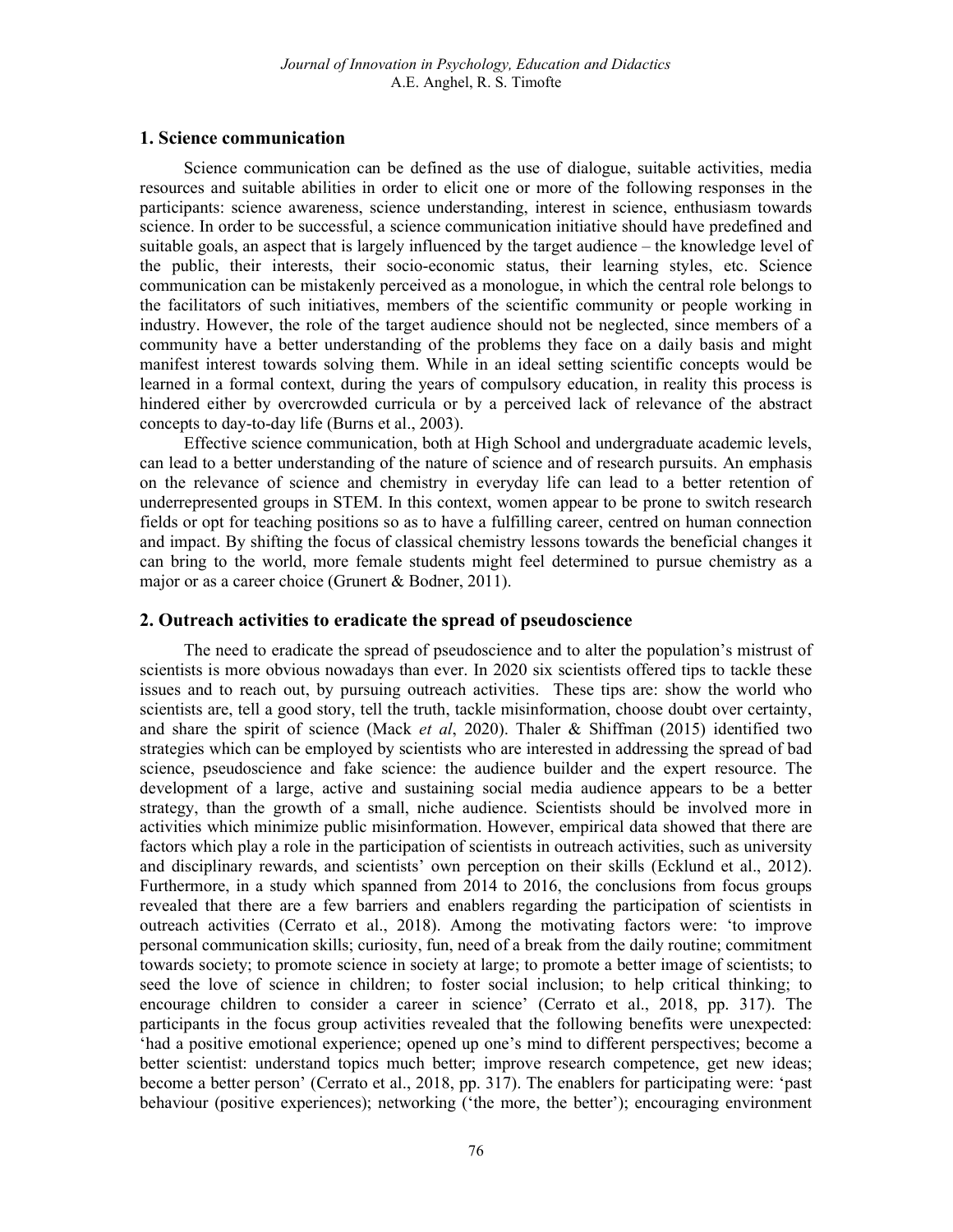(sharing passion and interests); professional training in communication of science; direct participation in planning and evaluating activities; strong commitment of the institutions; some official recognition' (Cerrato et al., 2018, pp. 318). The barriers to participation were: 'lack of volunteers (feeling alone); lack of communication skills; professional instability; financial instability; sceptical environment (mild hostility of the supervisors); the negative political situation in the country' (Cerrato et al., 2018, pp.318).

#### 3. Student affect

How students feel while learning chemistry impacts their behaviour and their performance. The attitudes of students towards science is influenced by personal factors (such as selfconfidence, enthusiasm, feelings of anxiety, fear of failure, past performances, gender, age, professional interests) as well as by extrinsic factors (the attitude and enthusiasm of the teacher and of the peers, the learning environment, the influence of their parents, the grading system, future enrolment in national examinations) (Adesoji, 2008; Cheung, 2011; Hofstein et al., 2011). The generally negative attitudes of students toward chemistry and their decreasing interest in learning this subject may arise from the fact that the curriculum is overcrowded, and the emphasis is generally placed on studying abstract concepts, with no apparent connection to one another. In addition, teachers tend to adopt classical teaching methods, in the detriment of novel, more interactive instructional approaches, either from fear of failure or from insufficient instruction in this direction (Hofstein et al., 2011).

While attitude appears to be the most studied affective construct in chemistry education research, other factors such as self-efficacy beliefs, self-concept, effort beliefs, motivation, expectations, values and interest influence students' behavioural tendencies and test results. Affective chemistry research has a few main directions, including comparing and quantifying affective states between different demographic groups in various contexts, assessing the impact of learning interventions on affective states, establishing correlations between measured affective states and examination performance and generating and validating scales for chemistry education research. However, regarding learning interventions, improving affective states appears to be only a by-product of such interventions, with their main focus being on improving knowledge acquisition and the overall learning process (Flaherty, 2020).

Self-efficacy beliefs contribute to a student's confidence in their abilities to bring a task to completion competently. In the context of chemistry education, they may concern cognitive skills, psychomotor skills, or an understanding of the day-to-day applications of the abstract concepts that are studied (Flaherty, 2020). Self-efficacy beliefs play an important role in the choice of a career or academic pathway in women, and are shaped by four main factors: tasks completed successfully in the past, peer observations, verbal or non-verbal feedback and psycho-affective states. By impacting the way in which knowledge is built and the relevance attached to it, the learning environment and social interactions also play a role in shaping the self-efficacy beliefs. Such beliefs are positively correlated with good class performance, confidence in one's chemistry knowledge and prior satisfactory research experiences. However, they are negatively influenced by uninformed peer comparisons, which can lead to feelings of inadequacy and psycho-affective states resembling the impostor syndrome. Apart from self-efficacy beliefs, value judgements regarding career options have a significant impact on the career decision making process in women, with many of them perceiving as fulfilling a profession involving human connection and societal impact. Opting for a teaching position or for a research career in another field than chemistry, such as physiology or medicine, stems from the fact that women may not perceive research in chemistry as having a considerable, beneficial impact on society, in a measurable time scale (Grunert & Bodner, 2011).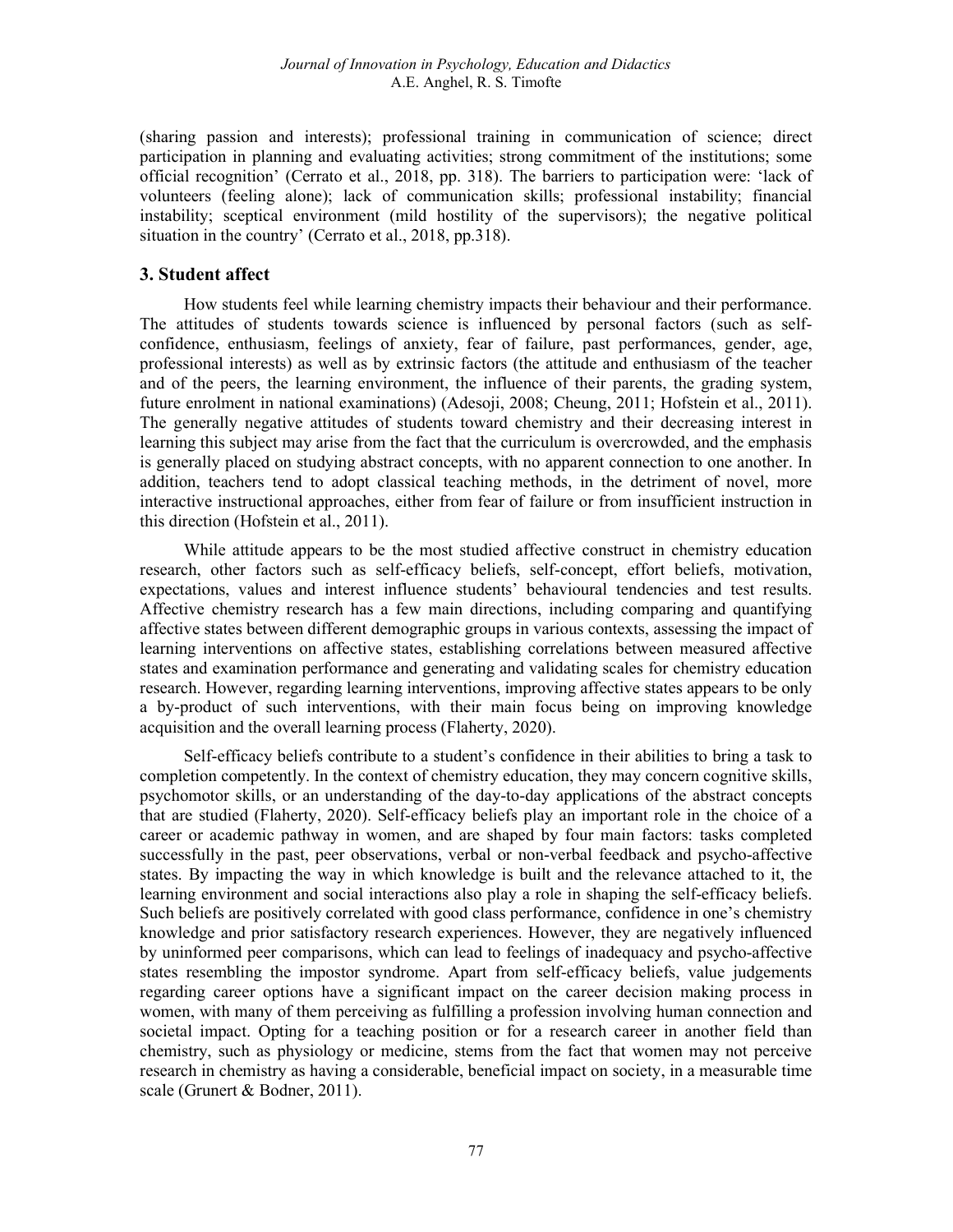Another dimension of the affective state that can influence learning outcomes is selfconcept, the beliefs a person considers to be true about their experience. Higher self-concept can lead to better examination performances and an in-depth understanding of the abstract notions with which chemistry operates. It is influenced by the relationship between students and educators and it is interconnected with one's self efficacy beliefs. For example, self-concept can be a predictor of the performance at the first evaluation during a semester, which in turn can become a predictor of self-efficacy beliefs regarding the studied subject (Flaherty, 2020). Expectations and values can also contribute to a meaningful, satisfactory learning experience. If the students perceive their learning process as valuable, this aspect can shift their behaviour and impact their performances and future career plans. In a laboratory setting, their expectations can shape them into either information recipients or active learners and innovators (Flaherty, 2020).

Various strategies have been developed to improve the attitude and interest of students in chemistry. The vast majority of these interventions involve shifting the direction of chemistry education towards an authentic, relevant, contextualized and significant experience (Hofstein et al., 2011). One such strategy involves using a historical approach in teaching chemistry, focusing on the developments of the field over time, major discoveries and events. This strategy is motivated by the observation that students' knowledge of chemistry before teaching resembles the knowledge of scientists in Antiquity, being based mostly on empirical or intuitive observations. Therefore, students tend to believe only what they can detect through their senses, an aspect that explains their confusion regarding abstract notions such as atom, molecule, matter. Such an approach would make students aware of the role of chemistry in the rise of certain cultures, of the evolution of the cognitive capacities of people, as well as of their constant efforts for self-improvement. This strategy could also appeal more to students that do not plan on choosing a career in STEM, and have more interest towards the humanities (Hofstein et al., 2011). Another approach involves the use of practical activities, which are advantageous because they lead to the development of practical skills and self-confidence in students. By using handson experiments, students may feel that they are able to discover something themselves, which can motivate them to search for more information on the studied topic, developing a more positive attitude towards chemistry. In addition, inquiry-based activities, rather than confirmation-type activities are more useful in stimulating critical thinking and problem-solving skills of students, as well as cooperative learning. This final aspect is important in developing team spirit and the feeling of belonging to a community (Hofstein et al., 2011).

Instruments aiming to quantify students' attitude towards chemistry mainly focus on their interest for the subject, their perception on its usefulness in everyday life, the anxiety or enjoyment they may experience while learning chemistry or on how accessible they perceive it from an intellectual perspective. Higher-achieving high school students tend to have more positive attitudes toward learning chemistry, which in time favours autonomous learning. At universities, more positive attitudes towards learning general chemistry translate into an increased probability of pursuing additional chemistry courses in the future (Flaherty, 2020). However, attitude evaluation is made difficult by their subjective nature and by the fact that their formation may only be deduced from observable responses: affective responses (feelings, emotions), cognitive responses (beliefs) and behavioural tendencies. A useful instrument in the quantification of attitudes is the Attitude toward Chemistry Lessons Scale (ATCLS) (Cheung, 2011), a Likert-type scale comprising 4 subscales. The first subscale monitors students' feelings towards theoretical lessons, the second subscale verifies the preference of students for practical activities in the chemistry laboratory, the third subscale monitors the evaluative beliefs of students regarding the usefulness of chemistry in day-to-day life, while the fourth subscale focuses on the behavioural tendencies of students as a response to chemistry lessons taught in school. Such a scale can be used to monitor the efficiency of the teaching strategy of professors,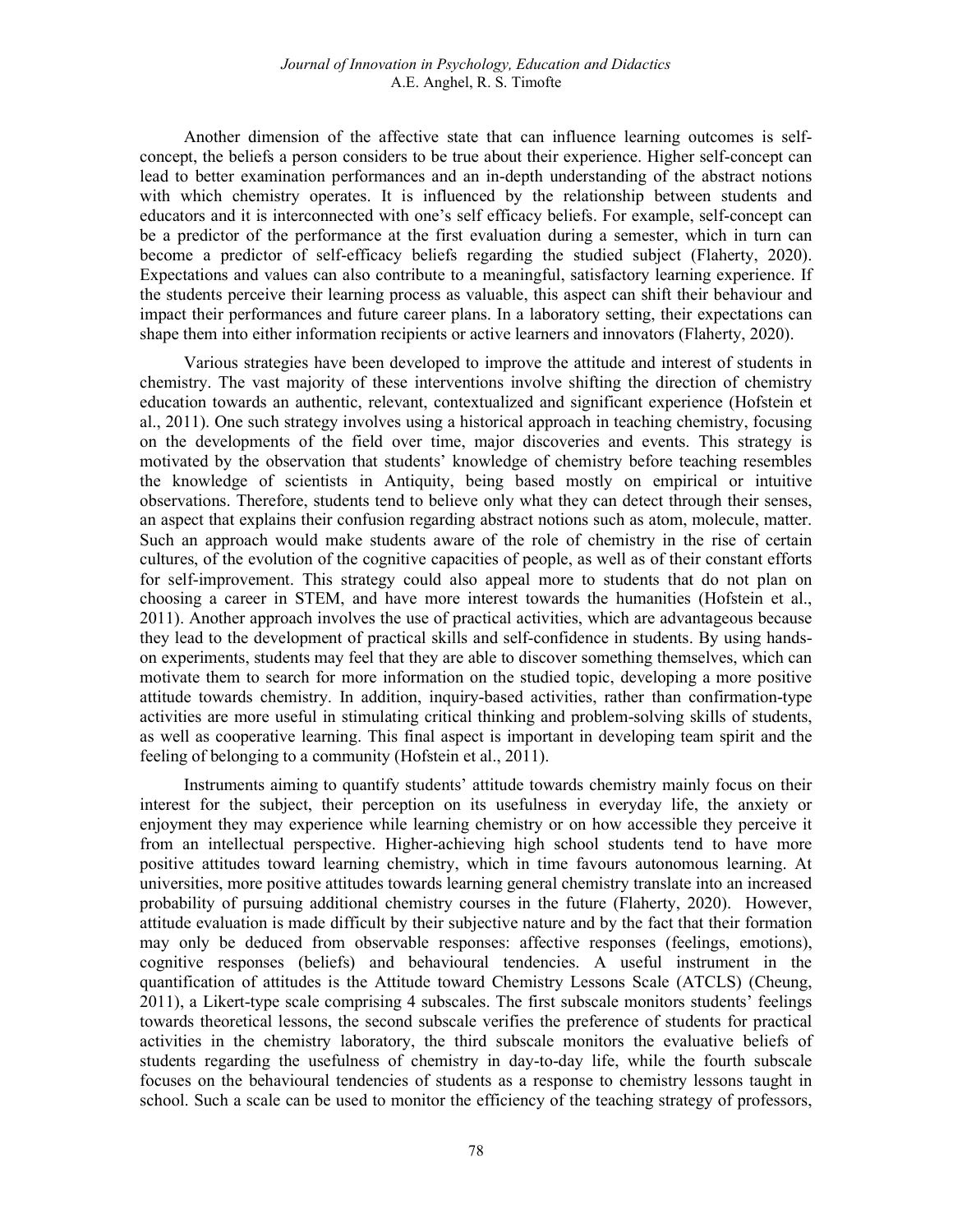as well as for mapping students' attitude towards chemistry over time, offering the possibility of adapting and optimizing the instructional strategies accordingly (Cheung, 2011).

## 4. Chemistry outreach

By encouraging chemistry learning in an informal, enjoyable context, outreach initiatives facilitate the development of situational interest in chemistry, even in the case of lower-achieving students, since the planned activities usually focus on the subject's relevance in everyday life. Maintained situational interest can lead to an increased probability of involvement in experimental procedures which in turn can lead to a better understanding of the underlying abstract chemical concepts (Flaherty, 2020).

Outreach activities designed for High School levels have the potential of determining young females to pursue science, or in particular chemistry, as a major or career path (Grunert  $\&$ Bodner, 2011). Outreach initiatives aimed at increasing the number of female students in STEM fields have been reported in the literature. However, women continue to be underrepresented in such fields. Despite the fact that almost half of chemistry bachelor students in the USA in 2011 were women, this figure decreased progressively in the context of master's degrees, graduate studies and postdoctoral positions occupied by females. These findings emphasize the need for a better understanding of the career decision making process in women, as well as for development of retention strategies for them in STEM (Grunert & Bodner, 2011).

## 4.1 Advantages and challenges of outreach activities

By primarily targeting middle school or high school students and involving them in handson activities in university laboratories, outreach activities facilitate an understanding of the applicability of chemistry in day-to-day life. Students may encounter a new face of chemistry, one that is engaging, fun, different from the unapproachable side of this subject discovered in formal educational settings. In formal settings a lack of funding usually makes the purchase of laboratory equipment or chemical substances impossible (Bodsgard et al., 2011).

Generally, the efficiency of chemistry outreach initiatives is evaluated with regard to their impact on the attitudes, interests and behaviours of participants towards chemistry. However, these activities may also be advantageous for their facilitators. They can lead to an improvement in their communication skills, enabling them to explain abstract concepts in lay language, to integrate flexibility in their explanations and to focus on establishing connections between these notions and real life. In addition, volunteers taking part in outreach activities can improve their time management skills, their abilities to design curriculum according to the knowledge level of their target audience and they may become more aware of the problems faced by individuals in their community that are not part of academia (Gagnon & Konor, 2017; Burns et al., 2003.) In the case of outreach activities designed for students from disadvantaged environments, facilitators may also become aware of the challenges and limitations faced by the educational system there and, through their involvement in the programs, become role models for the young participants. Such connection between students and PhD volunteers could motivate graduate students to pursue a career in science education (Harrison et al., 2011).

However, the development of chemistry outreach activities also faces numerous challenges. Since it is desirable that the activities reach as many students and teachers as possible, while including quality content, and since the facilitators are generally students or graduates, one of the challenges is represented by the need to train an adequate number of PhD or master students to deliver the contents to the target audiences. By doing this, the negative impact of dedicating large amounts of time to outreach activities' preparation upon their studies can be reduced. Furthermore, the likelihood that they may experience burnout decreases. Apart for the needed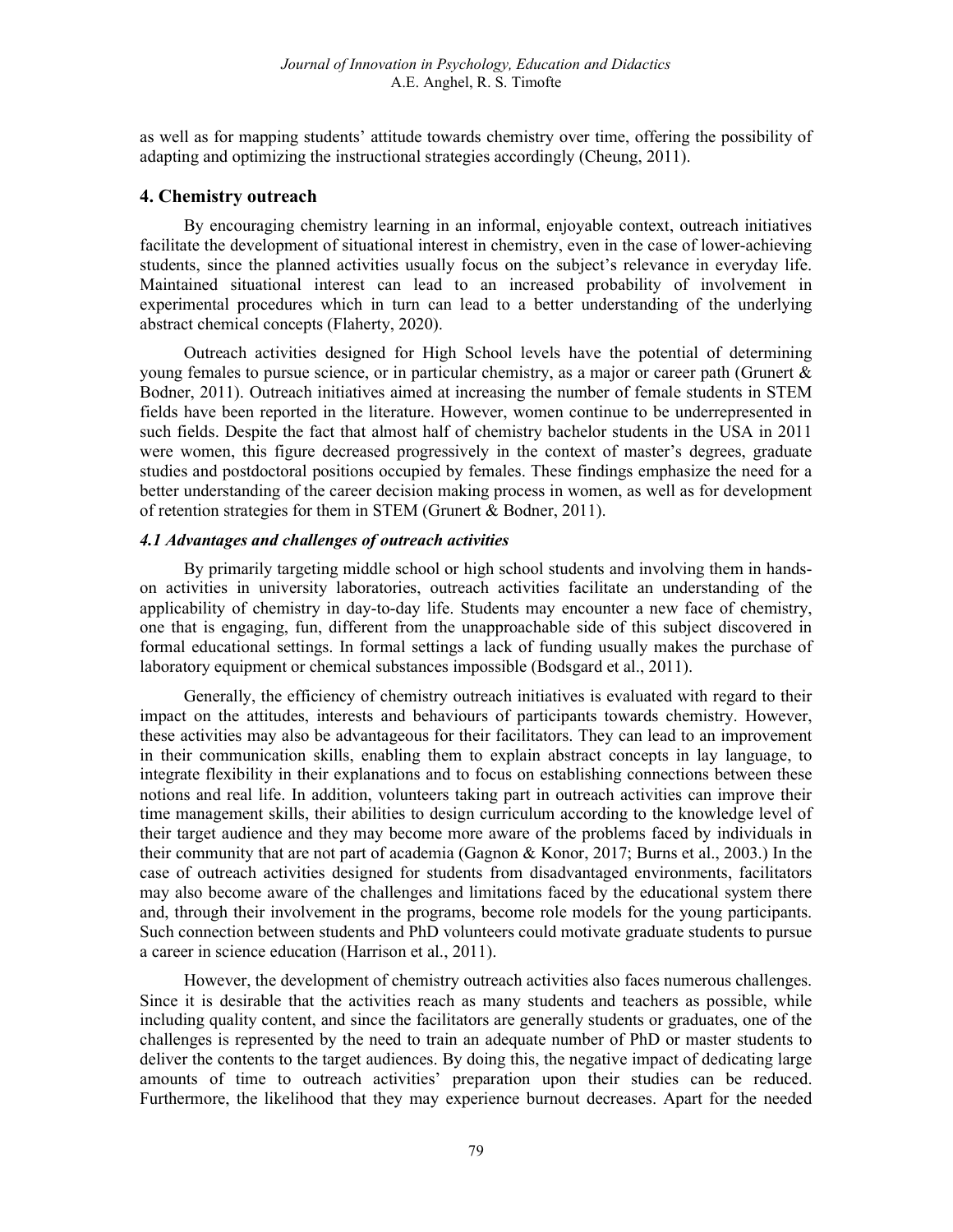financial support, it is also desired for the projects to have a long-term nature and to expand over time, reaching an ever-increasing number of people. This aspect can be solved by offering free transportation for the facilitators to the schools included in the program and, in time, by also training local teachers to become the mentors of the outreach activities (Harrison et al., 2011).

Regarding hands-on experiments, special time must be allotted to choosing adequate experiments and to testing them (Bodsgard et al., 2011). Ideally, the experiments should be captivating and fun, stimulating the curiosity of the students and their interest towards science, but they should not exceed by much the knowledge level of the target audience, so as not to be perceived as discouraging, impossible to understand. In the case of this type of chemistry outreach, students must be instructed at the beginning of the activity with regard to safety issues in the laboratory and provided protective equipment (lab coats, gloves, safety goggles).

In the context of integrating outreach activities and green chemistry, while educators acknowledge the importance of students understanding what chemical hazards are and what risks they pose, difficulties that arise when trying to include sustainability issues in the curriculum include: lack of funding, an already overcrowded curriculum, lack of training for educators – since they would need to keep up to date with technical knowledge, lack of adequate teaching resources, as well as the costs of developing new educational resources (MacKeller et al., 2020).

Generally, in the context of science outreach and science communication, another challenge consists in including in the interventions both introductory concepts, that would attract an uninformed audience and variety to capture the interest of informed people, as well as a reinterpretation of contents to surprise experts in the field (Burns et al., 2003).

#### 4.2 Outreach activities involving both hands-on activities and educational videos

Despite the perceived usefulness of TED-Ed (Technology, Entertainment, Design – Education) videos in teaching complex scientific concepts, they appear to be not widely used in classical teaching settings. A recent study (Finkenstaedt et al., 2018) showed that, outreach approaches involving both TED-Ed videos and hands-on activities were useful in the context of teaching complex subjects, relevant to society, such as climate change. A modular structure of the activity, with key concepts of the subject (albedo, the ozone layer, the greenhouse effect, ocean acidification) treated separately, both from a spatial and temporal perspective decreases the likelihood of confusion between these aspects. A module with a duration of 15-20 minutes can be structured as follows: students are given a pre-test, regarding the concepts that will be studied, they watch a TED-Ed video on the subject, they assist to a demonstration performed by two professionals in the field, they participate in hands-on activities and are finally evaluated again via a post-test, that focuses on both their understanding of the concepts and their confidence in the given answers. Therefore, such an approach can be used in order to identify and eradicate students' misconceptions. Post-tests are also a means for evaluating the efficiency of the outreach approach, proving that the intervention leads to an increased number of students answering the questions correctly and that their confidence levels regarding the given answers are also elevated (Finkenstaedt et al., 2018).

#### 4.3 Celebrating National Chemistry Week and the International Year of Chemistry

Another chemistry outreach initiative reported in the literature involves celebrating National Chemistry Week or the International Year of Chemistry by organizing "Chemistry Nights" on campus. For such complex events, middle school or secondary school students, accompanied by their teachers are actively involved in experiments carefully designed for them in chemistry faculties across the country (Bodsgard et al., 2011). Chemistry Night enables a first contact of the students with the academic environment and might increase their awareness regarding career opportunities that arise after studying disciplines in the STEM field in college.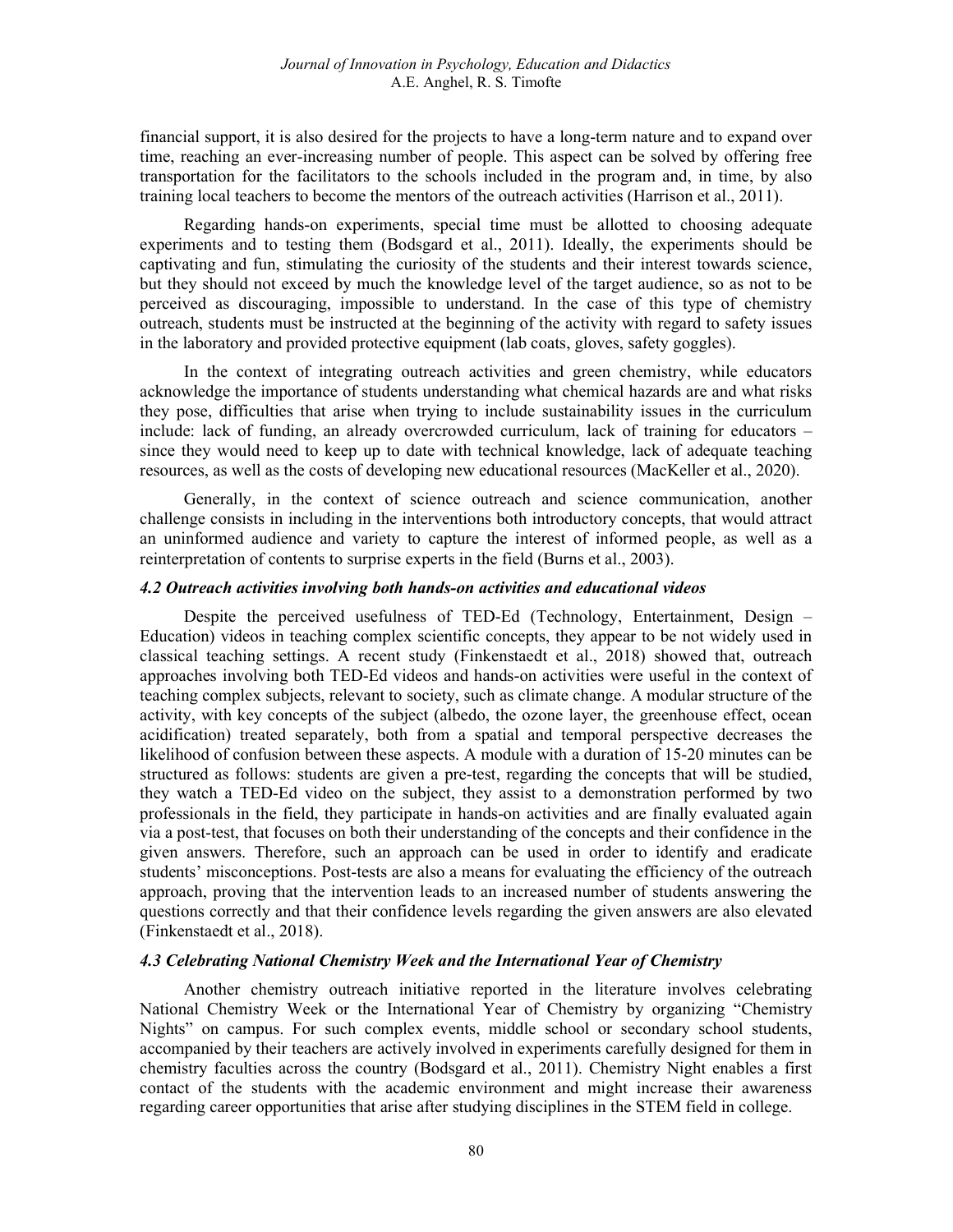To ensure the success of the intervention, Chemistry Night is first assigned a theme and then promoted from the beginning of the academic year in the schools from the community. In this context, middle schools and high school teachers may receive promotional materials such as posters to captivate the attention of their students. To facilitate the immersion of students in the academic environment, the event can be structured as a conference, with students and their teachers receiving folders upon arrival, containing the schedule, the list of experiments to be performed, as well as a story to connect the experiments. Given the practical nature of the planned activities, students must be instructed regarding safety measures in the laboratory and be provided protective equipment (lab coats, gloves, goggles). To ensure that students understand the key underlying concepts of the activities, the experiments can be divided in sections, with the transitions between stations conditioned by filling a report. Such interventions are advantageous because they enable deep learning of key concepts in chemistry in a fun and entertaining manner, while encouraging teamwork. Furthermore, university students may act as mentors for the participants, guiding them throughout the event, creating a bond between them and facilitating dialogue. However, one of the setbacks of such events is that, in order to ensure that all participants can be actively involved in the activities, the number of students from each school can be limited (Bodsgard et al., 2011).

## 4.4 Outreach activities for overachievers – Summer Camps

As a part of the Bristol ChemLabs Outreach Program (UK), a two-week long summer camp was organized in teaching chemistry laboratories at the university for 14–16-year-old high school students with exceptional results in scientific subjects. The approach proved useful in developing the practical skills of the participants, including knowledge on how to safely manipulate laboratory equipment and chemical substances, how to make pertinent observations and how to analyse results (Shallcross et al., 2013). During the summer camp, the students were daily involved in experiments taking place in the chemistry laboratory, under the guidance of PhD students or master students, whom they could find more approachable than college professors. Among the characteristics that ensured the success of this outreach approach are the following: the daily schedule involved a pre-lab session covering the experiments to be performed, for which students needed to prepare in advance; enough time was dedicated to each synthesis or extraction in order to favour in-depth learning; the experiments were interconnected through a central theme, correlated with problems relevant to society, such as nutrition or how medicines work in the body. Thus, students were encouraged to study complex theoretical concepts in a new context, with an accent on inquiry-based learning and deducing laws and principles through investigation. The duration of the Summer Camp enabled the involvement of the students in other outreach activities, such as participating in conferences lead by experts in the fields under study, visiting chemical companies or various departments of the university and even communicating their own results to their peers. The beneficial outcomes of the intervention included students performing the experiments faster and correctly as the days passed, students detecting erroneous data before beginning the experimental procedure and addressing questions about it during the pre-lab sessions, as well as using the extra time to characterize the obtained compounds or to plan future experiments without being required to do so. In addition, time management skills and teamwork spirit were developed in the participants (Shallcross et al., 2013).

#### 4.5 Outreach activities aimed at reducing the gender gap in STEM

The gender gap in STEM is also a reality in academia, with fewer women than men occupying teaching positions in top STEM faculties in the USA in 2012-2013 (Levine et al., 2015). In response to this situation, certain science outreach initiatives have focused on target populations consisting only of girls. One such approach, recently reported in the literature (Levine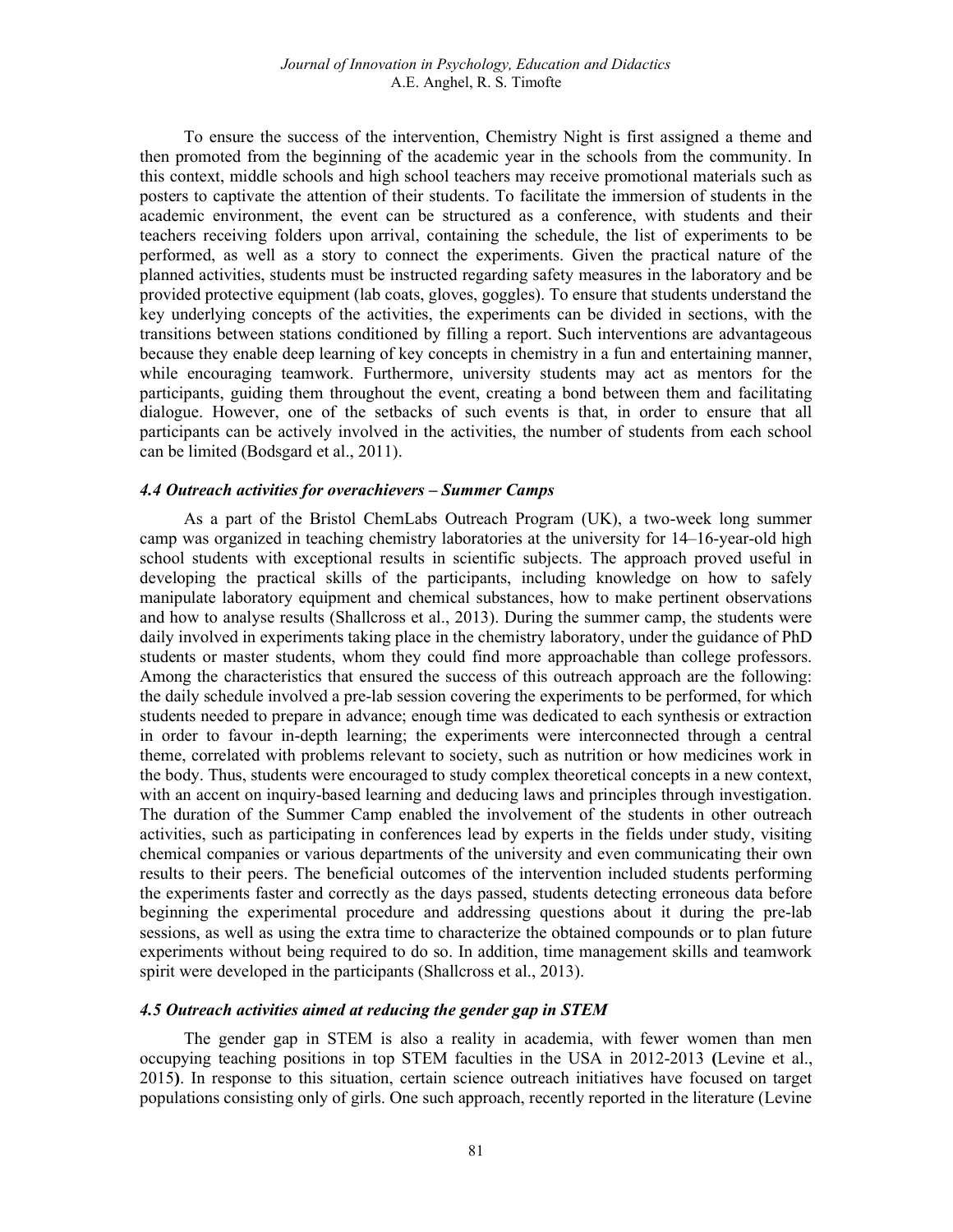et al., 2015), consists of an intensive one-week long Chemistry Camp addressed to middle school girls, while the facilitators are women in academia, who have opted for a career in STEM. It is believed that the gender disparity in STEM fields has its roots in early education, with primary school girls showing less interest in natural sciences than primary school boys. The possible causes of this tendency are a lack of female role models and the self diminishing beliefs of young girls regarding their abilities to succeed in STEM subjects, as well as the misconceptions of parents, teachers or figures of authority, viewing a career in research as exclusively destined to caucasian males. The Chemistry Camp includes hands-on activities meant to develop the practical skills and self-confidence of young girls, Q&A sessions with females who have chosen a career in STEM, as well as field trips, an opportunity not usually met by students in the context of formal education, due to lack of funding. The experiments can be chosen so as to be relevant to the girls (studying the composition and properties of hair gel, analyzing the pigments present in lipstick or painting T-shirts), while also focusing on the applicability of chemistry in day-to-day life. The discussions with females in academia may offer insights into the purposes of scientific projects or into the daily schedule of a scientist, proving to the participants that the academic environment is more demographically diverse than generally presumed. Apart from these goals, the intervention is also meant to improve the attitude of the participants towards chemistry, an aspect that can be monitored by administering questionnaires pre- and post-intervention. The attitudes and interests can also be traced via follow-up questionnaires, focused on faculty, major and career choice (Levine et al., 2015).

## 4.6 Outreach activities targeting adults striving for a High School equivalency degree

In 2017, 10% of the adult population of the USA were not high school graduates, an aspect that severely interfered with their job seeking prospects. Many adults in this group strive for a high school equivalency degree, but in order to achieve this must pass a series of tests that include a science section. Since these adults generally belong to low-income families, minorities or disadvantaged populations, they could be the target audience of science outreach initiatives, but are rarely included in such informal learning activities organized by universities (Gagnon & Komor, 2017). SciMentors is an outreach program destined to this group that aims at including hands-on activities in the science lessons taught to adults preparing for high school equivalency tests. The program responds to two primary needs in this community: understanding of the scientific concepts and developing critical thinking skills. Given the practical nature of the program and the fact that it is facilitated by PhD or postdoctoral students, the participants are more likely to establish correlations between scientific concepts and day-to-day problems. The program does not focus on recruiting people for STEM careers, but rather on increasing scientific literacy and turning the participants into functional citizens, capable of making informed decisions. It is designed to include frequent meetings with the target audience and to have a student to teacher ratio of approximately 4:1. Before each hands-on activity, a short discussion on the topic under study takes place, in order to clarify the science behind the phenomenon or the process. Then, the class is divided into small groups and each of them is assigned a volunteer that will demonstrate the experiment, facilitate discussions between the students from the group and answer their questions. At the end of the activity, the class will reunite and shortly discuss what they have learnt. An advantage of organizing the activities in small groups is that collaboration and communication between members of the group are encouraged, an important aspect since adult learners might experience discomfort when trying to speak in class, either because of past negative experiences in school, being previously shamed for bad answers or because of the language barrier, in the case of immigrant participants. One of the challenges of the program is the design of experiments suited for an environment that is not destined to practical activities. Therefore, the experiments chosen usually involve the use of low-cost materials, raising few to no safety concerns. The advantages of the program include targeting an audience that has generally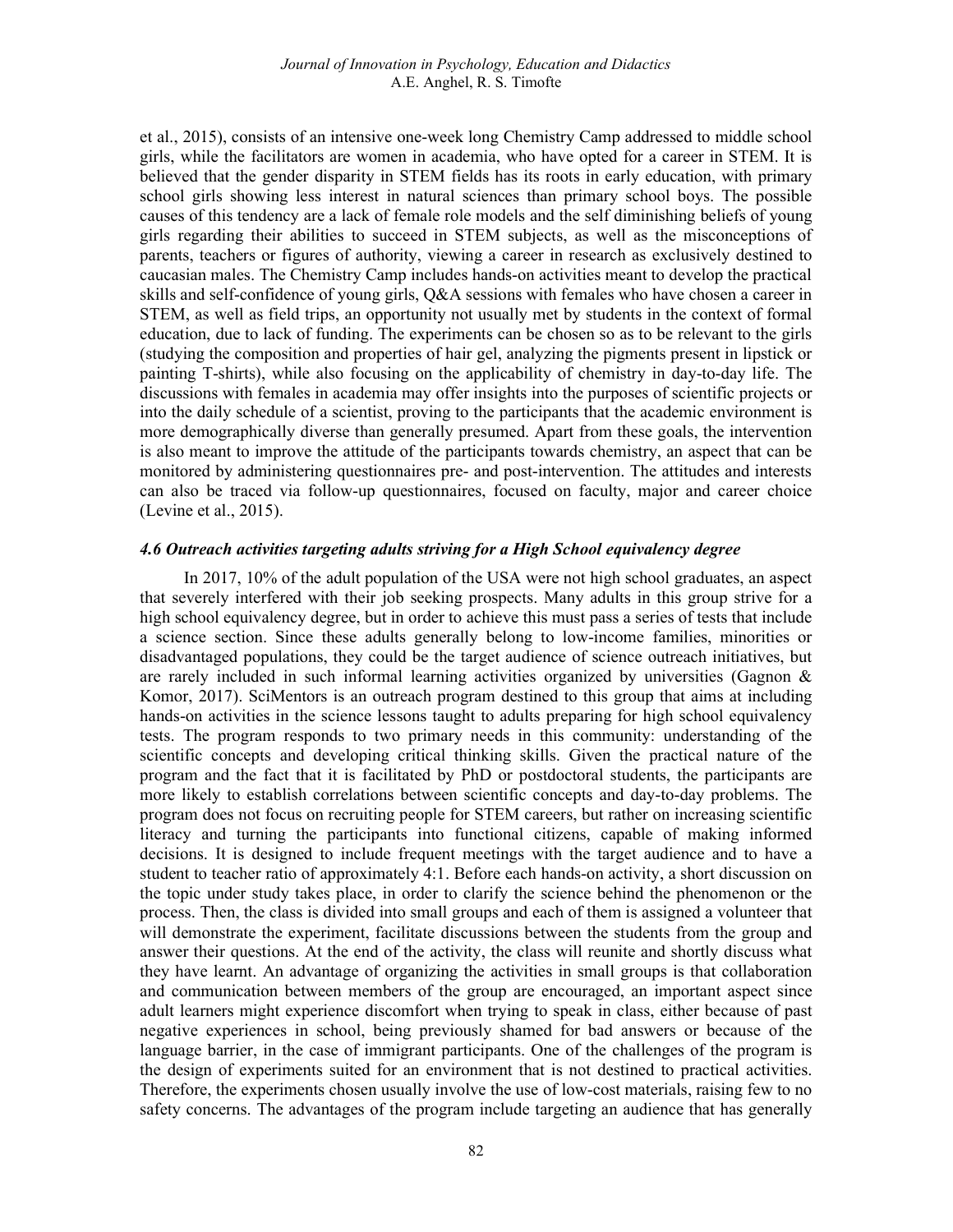reached an age at which the understanding of science is perceived as either boring, confusing or impossible, as well as enabling the facilitators to improve their science communication skills and to design curriculum (Gagnon & Komor, 2017).

#### 4.7 Outreach activities with a focus on Green Chemistry

#### 4.7.1 Green Chemistry

Green chemistry encourages chemists to prevent the generation of waste, to choose synthetic routes leading to a minimum number of by-products, to thoroughly consider the implications of using a certain reactant, while also attempting to maximize the yield of the process (Cannon et al., 2020). The 12 principles of green chemistry (Anastas & Warner, 1998; Cannon et al., 2020) are: 1) preventing rather than managing the synthesis and disposal of hazardous substances; 2) atom economy – selecting synthetic routes that lead to the incorporation of all of the reactants into the final product; 3) using less hazardous chemicals, thus reducing the risk posed to the human health and to the environment; 4) striving for energetic efficacy – reducing the economic and environmental impact of the process by working at room temperature and ambient pressure; 5) if using no solvents and auxiliaries is impossible, trying to use the safest alternatives; 6) designing less harmful chemicals, with a long shelf life and reduced toxicity; 7) reducing the number of steps required for a chemical process; 8) reusing materials; 9) employing catalysts – while the use of catalysts might seem an expensive alternative, their selectivity makes them more advantageous than stoechiometric reactants; 10) if possible, designing biodegradable products, that do not persist in the environment after fulfilling their function; 11) minimizing the risk of potential accidents (explosions, fires, releases); 12) real time analysis of the workflow, with the aim of preventing the release of pollutants in the environment.

## 4.7.2 Outreach activities with a focus on Green Chemistry

Outreach initiatives with a focus on green chemistry have emerged as a valuable alternative to classical outreach programs. They provide potential for hands-on activities in an informal context, as well as enabling an increase in the awareness of participants regarding the education for sustainable development. In addition to providing access to more environmentally friendly experiences for participants, green chemistry approaches are also safer and less hazardous for both facilitators and beneficiaries (Cannon et al., 2020).

Such interventions are also a means of removing the stigma regarding the portrayal of chemistry as dangerous for the environment. Instead, by using such approaches, the public may become aware of the positive role of chemistry in everyday life and its beneficial impact on society. In outreach initiatives directed towards students, a focus on green chemistry can favour holistic learning, by connecting various subjects studied in school (Cannon et al., 2020). One of the major challenges faced by society nowadays is sustainability. Outreach activities, destined both to the general public and to High School students, could focus on green chemistry approaches, encouraging the audience to incorporate systems thinking in the workplace or in their future careers. However, incorporating green chemistry principles in these interventions is still the exception from the rule (MacKeller et al., 2020), since generally the facilitators focus on demonstrations that could appeal to the public, mostly involving changes in colour, explosions or fire (Cannon et al., 2020). Green chemistry approaches would facilitate creating a safer environment for students to develop their skills and to increase their awareness regarding the impact of their actions or inactions on the environment. In addition, including green chemistry principles in the curriculum could allow educators to teach students about recognizing a hazard, assessing the risk of a hazard, minimizing it and preparing for emergencies (Cannon et al., 2020). While this approach is currently used in universities, usually incorporated in the requirements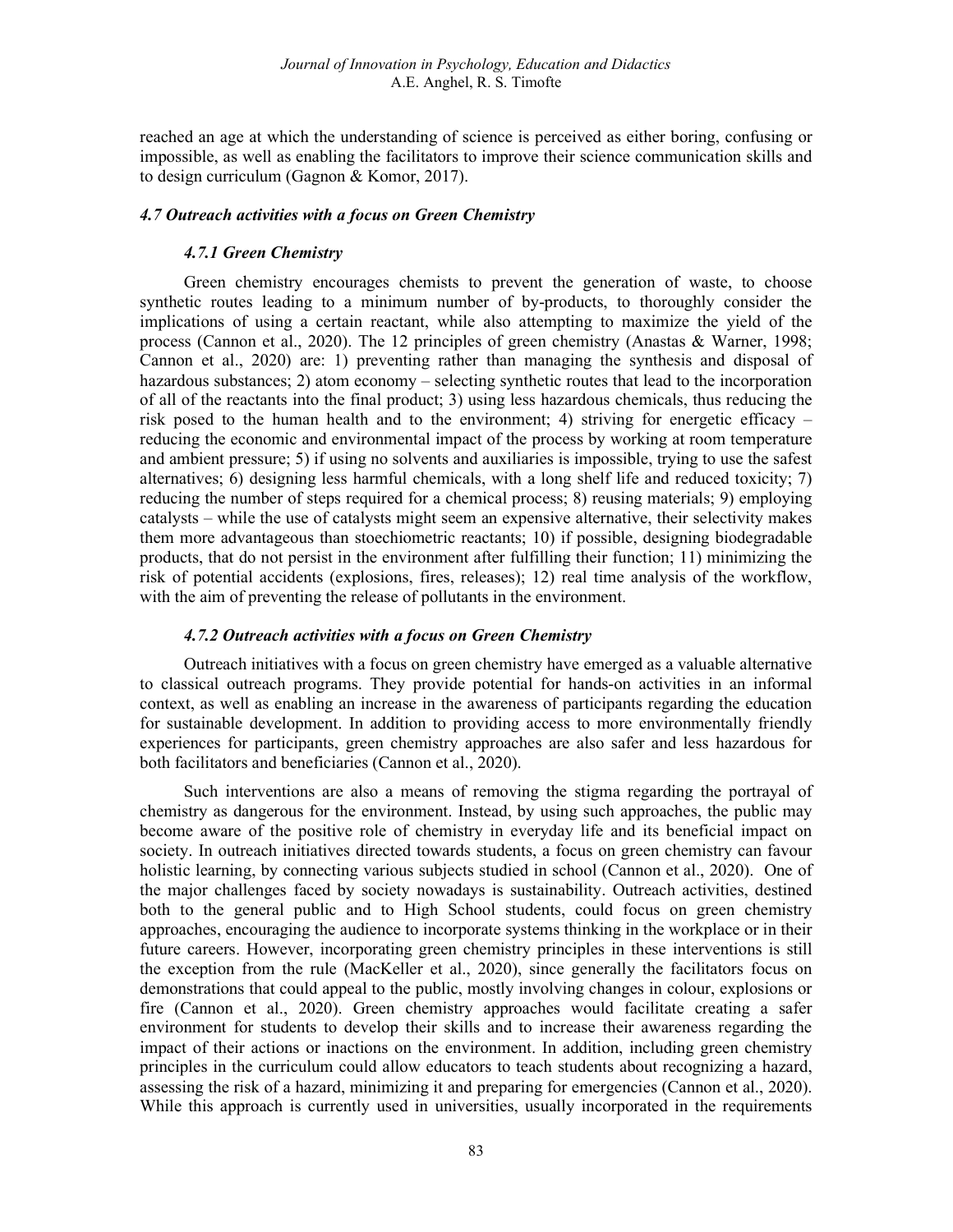students must fulfil for pre-lab sessions, including it in High School education could be more useful in fostering awareness in young students than using a work safety session at the beginning of the school year.

Besides the general advantages of adding outreach activities to the curriculum, activities with a focus on green chemistry would increase scientific literacy in students, while promoting their interest in STEM and sustainability. Hands-on activities based on green chemistry approaches could prove safer than the classical ones, while still being entertaining and captivating. An example of such an activity reported recently in the literature involves studying ocean acidification in a cup. Introductory discussions can focus on the contrast between renewable sources of energy and fossil fuels and the excess carbon dioxide in the atmosphere as the main determinant of the greenhouse effect. When discussing acids and bases, a household item (cabbage juice) can be used as an indicator, as opposed to the classical ones. The hands-on activity can be followed by a brainstorming for renewable materials that can capture carbon dioxide, a step that can then start a discussion about the capitalization of waste products to generate new, useful chemicals (Cannon et al., 2020).

#### 4.8 Outreach activities integrating Chemistry and Art

Numerous outreach activities reported in the literature focus on improving the attitudes, interests and/or performances of middle school or high school students in Chemistry or Science. By using an interdisciplinary approach, attempting to bridge chemsitry and art, it has been recently proved that outreach activities can also be adressed to primary school students (Gaquero-Parker et al., 2016). One such activity involves painting with a copper-based pigment and is centered on the synthesis of malachite starting from a copper sulphate solution and solid sodium bicarbonate. The obtained precipitate can be used as a pigment in combination with various binders, such as egg yolk, linseed oil or arabic gum. The experiment is attractive to a young audience, since it involves changes in color and in the phases of matter. It can also be used as a starting point for discussions about the relevance of chemistry in the pigment industry. In addition, it is easy to perform, avoiding the need for complex equipment (it can be done in a sandwich bag) and making use of accessible resources, such as napkins, paint brushes, paper, plastic cups, plastic spoons.

### 5. Conclusion

Given the interplay between affective states and students' performance in chemistry education, more research appears to be needed in order to uncover the mechanisms by which emotional states regarding learning chemistry can be improved. Learning interventions solely targeted at improving such affective states are lacking, with this outcome being mainly a secondary product of interventions meant to enhance knowledge acquisition. However, communicating science to pupils and citizens is a must, and scientists should not give up on their endeavour to eliminate pseudoscience and reduce the mistrust in scientists.

In this context, chemistry outreach initiatives, targeting either students or the general public, are an attractive route to popularizing science and making it more accessible and entertaining. By focusing on explaining abstract concepts or complex phenomena in an informal setting, using lay language, and by shifting the focus of the learning experience towards the applicability of chemistry in daily life, improved attitudes of the target audience towards chemistry can develop. This, in turn, may lead to increased interest towards scientific concepts or improved feelings of self-efficacy in understanding such concepts. When the target audience consists of students, the outreach events may have an effect on their career choice. However, adults should not be excluded from chemistry outreach initiatives, since their involvement can improve scientific literacy and transform them into informed, functional citizens. Outreach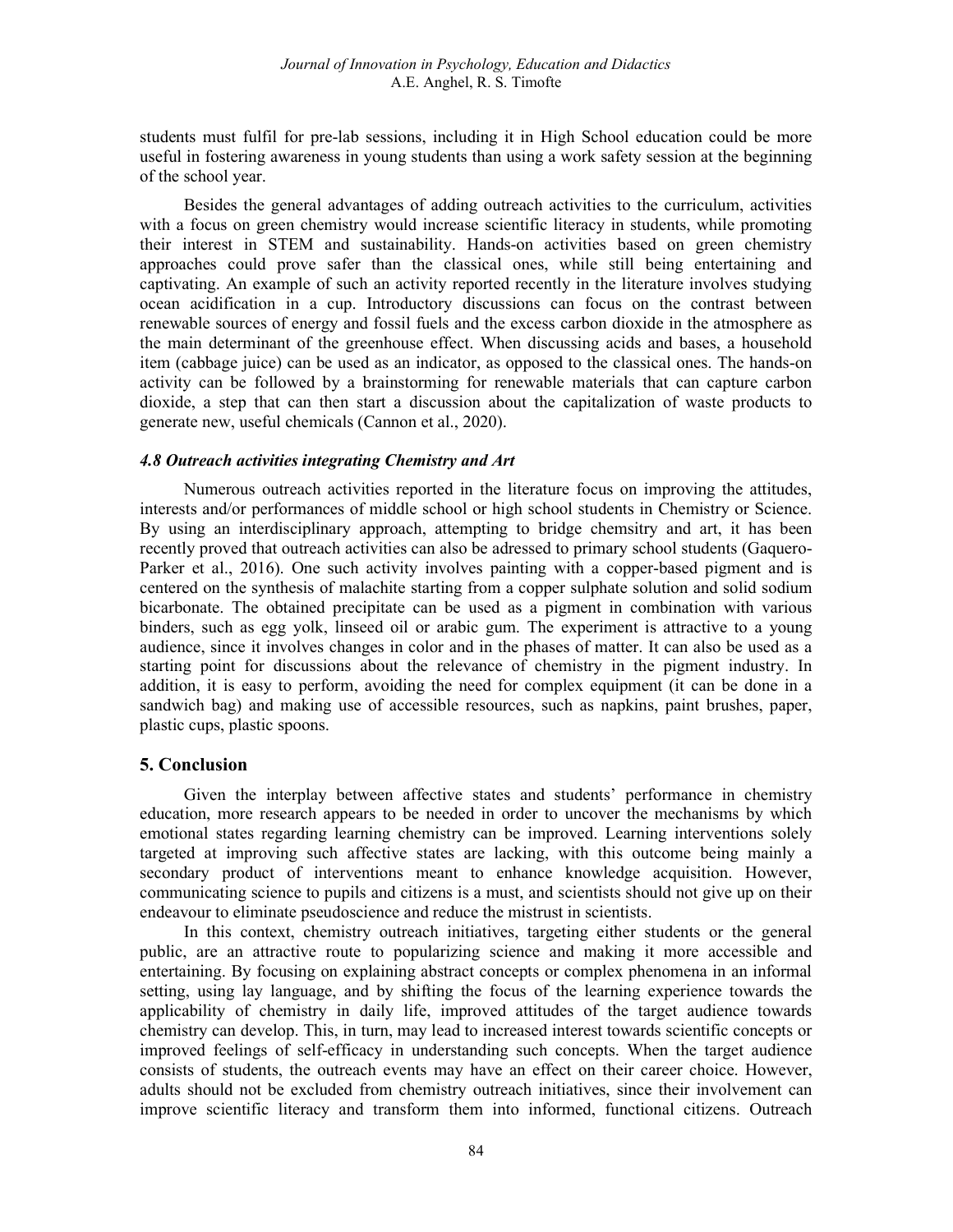initiatives are also advantageous for the facilitators, enabling them to develop their science communication or time management skills, to design curriculum and to establish a connection with the community.

#### References

- Adesoji, F. A. (2008). Managing students' attitude towards science through problem-solving instructional strategy. The Anthropologist, 10(1), 21-24.
- Anastas, P. T., & Warner, J. C. (1998). Green Chemistry: Theory and Practice. Oxford University Press: New York.
- Bodsgard, B. R., Johnson, T. A., Kugel, R. W., Lien, N. R., Mueller, J. A., & Martin, D. J. (2011). Organizing a high school chemistry outreach event: Celebrating National Chemistry Week and the International Year of Chemistry. Journal of Chemical Education, 88(10), 1347- 1350.
- Burns, T. W., O'Connor, D. J., & Stocklmayer, S. M. (2003). Science communication: A contemporary definition. Acoustics, Speech, and Signal Processing Newsletter, 12(2), 183- 202.
- Cannon, A. S., Keirstead, A. E., Hudson, R., Levy, I. J., MacKellar, J., Enright, M., Anderson, K. R., & Howson E. M. (2020). Safe and sustainable chemistry outreach activities: Fostering a culture of safety in K-12 and community outreach programs. Journal of Chemical Education, Retrieved from https://pubs.acs.org/doi/10.1021/acs.jchemed.0c00128
- Cerrato, S., Daelli, V., Pertot, H., & Puccioni, O. (2018). The public engagement scientists: Motivations, enablers and barriers. Research for All, 2(2), 313-322
- Cheung, D. (2011). Evaluating student attitudes toward chemistry. Lessons to enhance teaching in the secondary school. Educación Química, 22 (2), 117-122.
- Ecklund, E. H., James, S. A., & Lincoln, A. E. (2012). How academic biologists and physicists view science outreach. PLoSONE, 7 (5), e36240.
- Finkenstaedt-Quinn, S. A., Hudson-Smith, N. V., Styles, M. J., Maudal, M. K., Juelfs, A. R., & Haynes, C. L. (2018). Expanding the educational toolset of chemistry outreach: Providing a chemical view on climate change through hands-on activities and demonstrations supplemented with TED-Ed videos. Journal of Chemical Education, 95(6), 985-990.
- Flaherty, A. A. (2020). A review of affective chemistry education research and its implications for future research. Chemistry Education Research and Practice, 21, 698-713.
- Gagnon, N. L., & Komor, A. J. (2017). Addressing an overlooked science outreach audience: Development of a science mentorship program focusing on critical thinking skills for adults working towards a high school equivalency degree. Journal of Chemical Education, 94(10), 1435-1442.
- Gaquero-Parker, A.C., Doles, N. A., & Parker, C. D. (2016). Chemistry and art in a bag: An easyto-implement outreach activity. Making and painting with a copper-based pigment. Journal of Chemical Education, 93(1),152-153.
- Grunert, M. L. & Bodner, G. (2011): Finding fulfillment: women's self-efficacy beliefs and career choices in chemistry. Chemistry Education Research and Practice, 12, 420-426.
- Harrison, T. G., Shallcross, D. E., Norman, N. C., Sewry, J. D., & Davies-Coleman M. T. (2011). Publicising chemistry in a multicultural society through chemistry outreach. South African Journal of Science, 107(11/12), 669-674.
- Hofstein, A., & Mamlok Naaman, R. (2011). High-school students' attitudes toward and interest in learning chemistry. Educación Química, 22(2), 90-102.
- Levine, M., Serio, N., Radaram, B., Chaudhuri, S., & Talbert, W. (2015). Addressing the STEM gender gap by designing and implementing an educational outreach chemistry camp for middle school girls. Journal of Chemical Education, 92(10), 1639-1644.